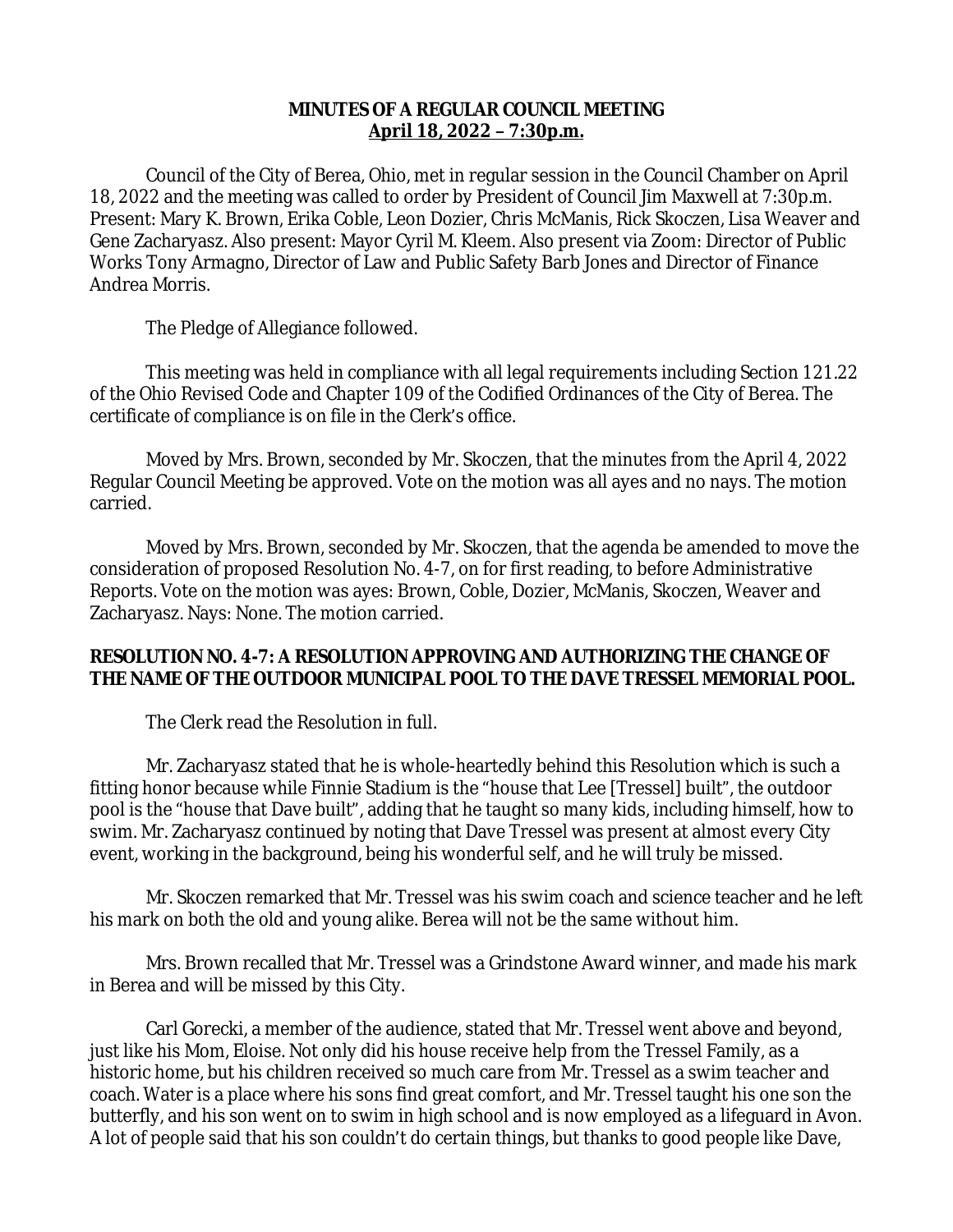who go above and beyond to assist children who have certain limitations, his son is successful. His loss is a great loss to the City.

Honestor Davidson, a member of the audience, stated that he was the adopted brother of Dave, having played many sports together, going through school together and teaching together for so many years. Mr. Davidson added that Mr. Tressel was so devoted to the youth of this City.

Gary Cole, a member of the audience, stated that he grew up with Dave and Dave was the nicest guy anyone would ever meet and was always working and willing to help anyone, just like his Mom. Dave loved this town, is a legend in this town, and set a mark we should all strive to achieve.

Elaine Myers, a member of the audience, stated that she was a fellow teacher and neighbor of Dave, and he was the most positive person she ever met. Even when he received a poor diagnosis, he remained upbeat and hopeful because of his faith, and was always a positive ray of sunshine. He was the best neighbor in the world.

Larry Myers, a member of the audience, stated that he was privileged to be Dave's neighbor, adding that Dave was the most humble man, almost too good to be true. Mr. Myers relayed a brief story that highlighted Dave's kindness and generous spirit, and added that he is so very missed.

Julie Kadri, Mr. Tressel's daughter, stated that her Mom was present with her and her brothers were watching on Facebook, and thanked everyone for this idea that she never considered but which is the perfect way to honor her Dad. She thanked Mayor Kleem and Council for the gesture.

Mayor Kleem stated that Dave was one of a kind and didn't have a bad bone in his body. He never held a grudge, never complained about his illnesses, and always remained positive and upbeat. Mayor Kleem stated that he loved Dave, misses Dave, and, by honoring him in such a way, he will forever be with us. He noted that a monument of some sort will be placed at the pool and there will be a ceremony this summer, so hopefully the whole family can attend.

Mrs. Esson added that Mr. Tressel was so respected and admired by the people she most admires, her Parents, and this fact truly demonstrates what an incredible person he was. She offered the prayers of her entire family to the Tressel Family.

Mr. Maxwell concluded by stating that there is no more fitting tribute.

Moved by Mrs. Brown, seconded by Mr. McManis, that Resolution No. 4-7 be approved. Vote on the motion was ayes: Brown, Coble, Dozier, McManis, Skoczen, Weaver and Zacharyasz. Nays: None. The motion carried.

### **MAYOR'S ADMINISTRATIVE REPORT AND COMMENTS**

Mayor Kleem had no report.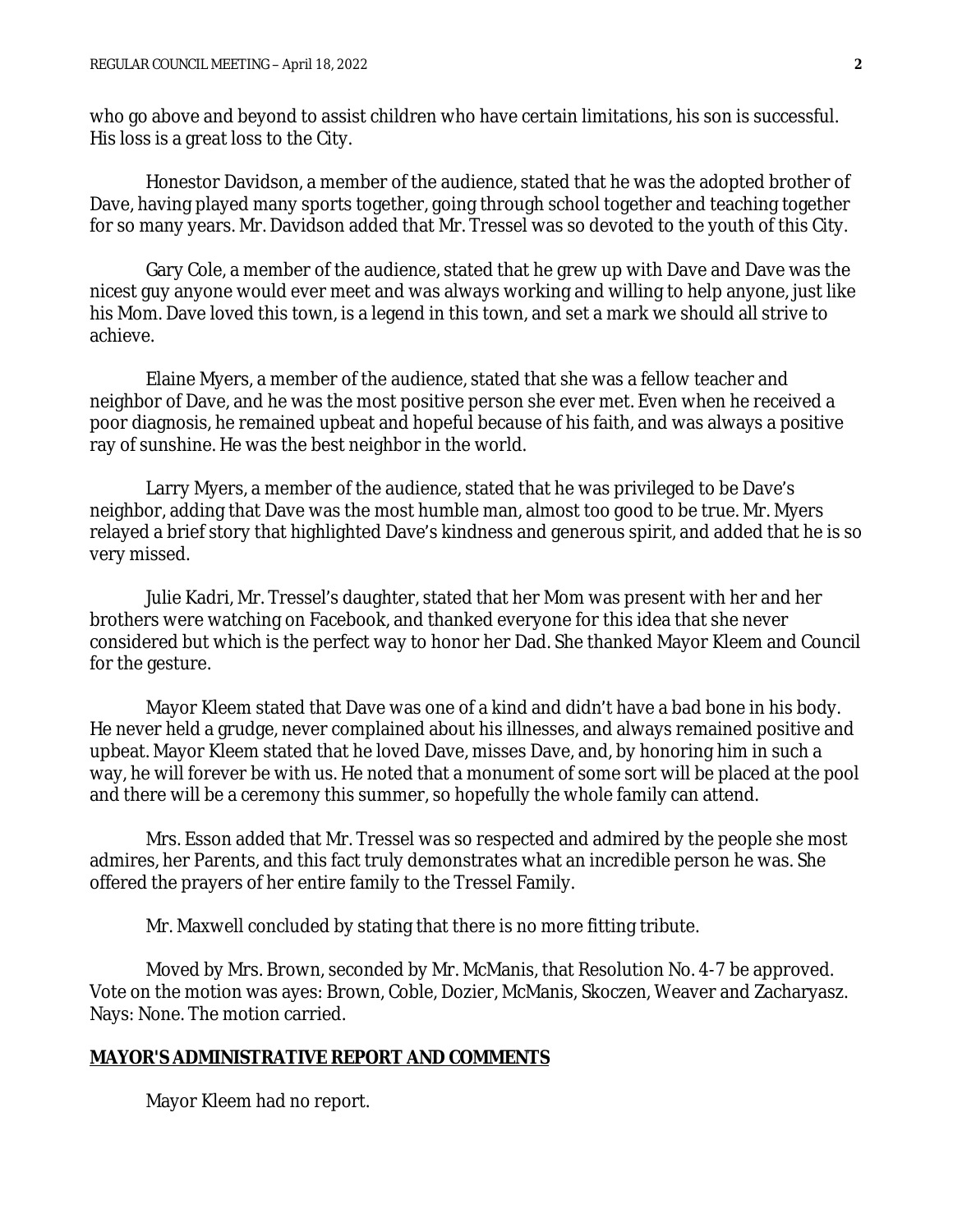### **REPORT AND COMMENTS BY THE OFFICERS OF THE ADMINISTRATION:**

### **Andrea Morris – Director of Finance:**

Mrs. Morris had no report.

### **Barb Jones – Director of Law & Public Safety:**

Mrs. Jones had no report.

### **Tony Armagno – Director of Public Service:**

Mr. Armagno stated that the City is being recommended for the CDBG and CDSG funds for the resurfacing of South Rocky River Drive, and final approval will be before the County Council. He added that he will not be at the next meeting, but questions can be emailed to him.

Mr. McManis asked if Walnut Circle will also be a part of the road program, and Mr. Armagno stated that it will not.

Mr. Skoczen thanked Mr. Armagno for his quick response to concerns on Manning and Vivian.

Mrs. Brown thanked Mr. Armagno and the Water Department staff for the Water Plant tour, stating it was really an interesting experience.

Mr. Gorecki asked about the South Rocky River Drive repair and if it would include the installation of curbs or sewer repairs. Mr. Armagno responded in the negative.

Mr. Gorecki stated that the road by his house is pitched the wrong way, and this creates problems for he and his neighbors, and the issue should be rectified as the road is being resurfaced. He further stated that if any sidewalks will be replaced, he would prefer to keep the current sandstone walks in order to keep things as original as possible for his historic house, although perhaps the City can help level the areas of sandstone that have been pushed up due to tree roots.

Mayor Kleem asked if the Service Department could look at leveling the sandstone blocks, although he is not sure it can be done. Mr. Armagno agreed to do as such.

Mrs. Coble stated that she will be hosting a neighborhood meeting in that area soon, and these issues can be further discussed, but she thanked Mr. Gorecki for his comments.

### **Marty Compton – Director of Recreation:**

Mr. Compton was not present.

### **COMMENDATIONS: NONE**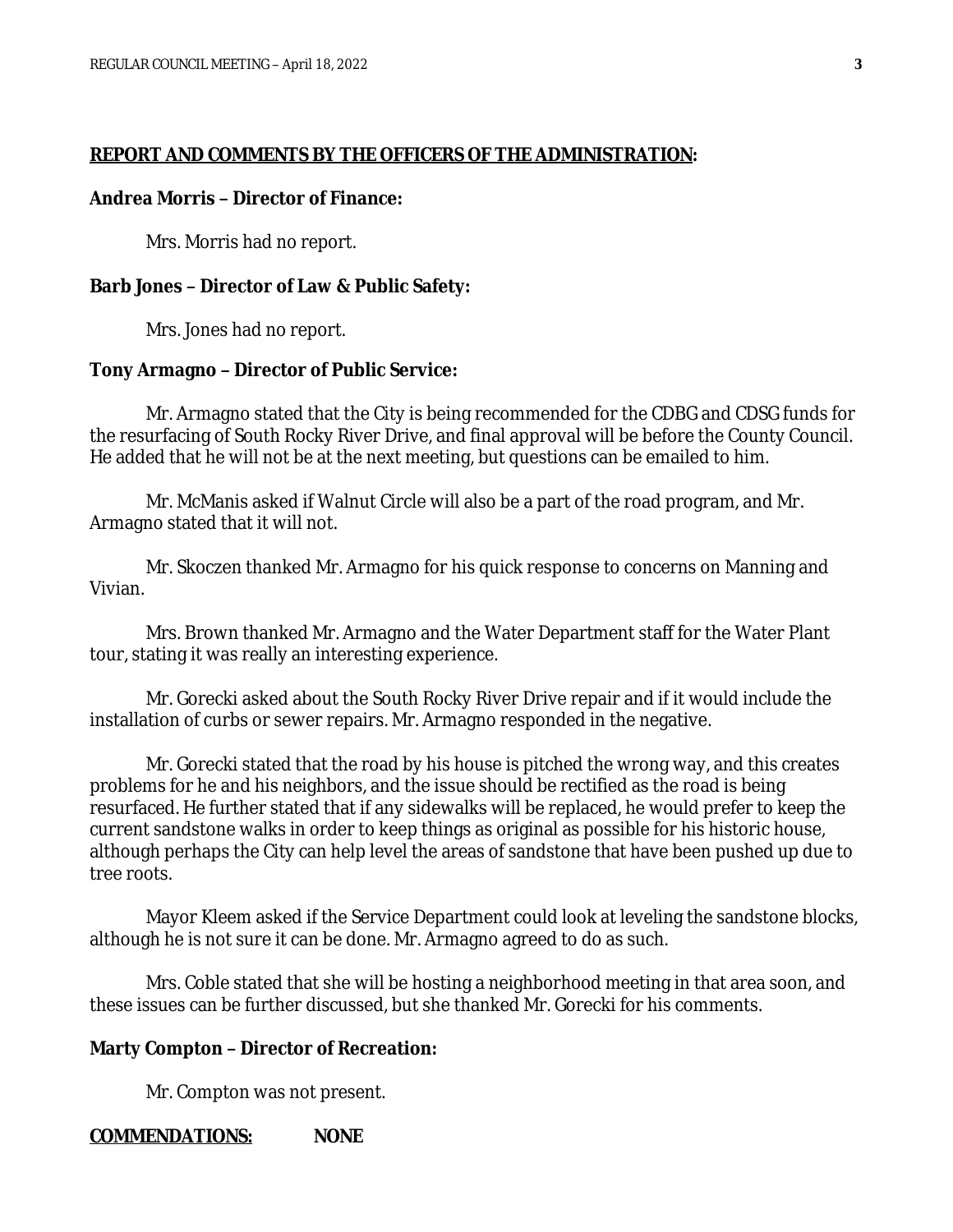## **PETITIONS: NONE**

### **AUDIENCE PARTICIPATION:**

Daune Jaynes thanked Mrs. Coble, Mr. Armagno and the Service workers who already began removing trees around the entrance to her street so that there can be better sight lines around the curve. She appreciated how quickly the City responded to the issue.

Mr. Gorecki stated that, with regard to the Water Plant, the calcification in his lines is incredible which made him wonder about the old Berea quarry, which is now a leech pit for existing water that feeds Coe Lake and could, possible, cause nervous system issues, as there are people with this type of disease in the neighborhood. He wondered if problems are being identified or masked, and suggested moving back to Cleveland water since it is more pure than runoff.

Mr. Maxwell stated that the Water Plant tour was merely due to the fact that Council is anticipating a large investment in the Plant and thus wanted to take a look and gather information. The Water Plant Superintendent walked Council through the water purification process, as part of the tour. A conversation about City water versus Cleveland water could be had at a later date, and he noted that a water quality report is available on the City's website.

Mr. Gorecki next inquired about his electric bill, stating that he is a part of the conglomerate and does not use the Illuminating Company, but his bill is astronomical compared to his neighbors. He felt it was suspicious and no one at the City has been able to help answer his questions. Mayor Kleem stated that he would have someone look in to the matter for him.

Mr. Gorecki next inquired about the reported exoneration of nuisance and citation bills garnered by his next door neighbor – the one with the sign. Both Mayor Kleem and Mrs. Jones did not think this was the case, and Mayor Kleem said he would look in to the matter.

Mr. Gorecki concluded his comments by asking how the City differentiates between bed and breakfasts, Airbnbs, VRBOs, and rental properties, with regard to what is allowed and what is not. Mrs. Jones referred his questions to Matt Madzy and Mr. Maxwell stated that the Clerk would follow up. Mr. Brazee asked to be copied on Mr. Madzy's response.

Dennis Knowles asked Mr. Armagno to explain the new sewer shed project, and Mr. Armagno responded that the project was discussed at a committee meeting, and the City is applying for a grant from the NEORSD to fund a portion of the project. The grant deadline is June of this year.

Mr. Knowles asked Mr. Armagno to explain the project, and Mr. Armagno said that he does not have the resources necessary to get in to specific detail now, but he will be able to do so at the committee meeting on April 27<sup>th</sup>.

Mr. Knowles next referenced the two drain solution, and Mayor Kleem stated that that term was meant as an analogy, but Mr. Armagno has since provided a more detailed analysis and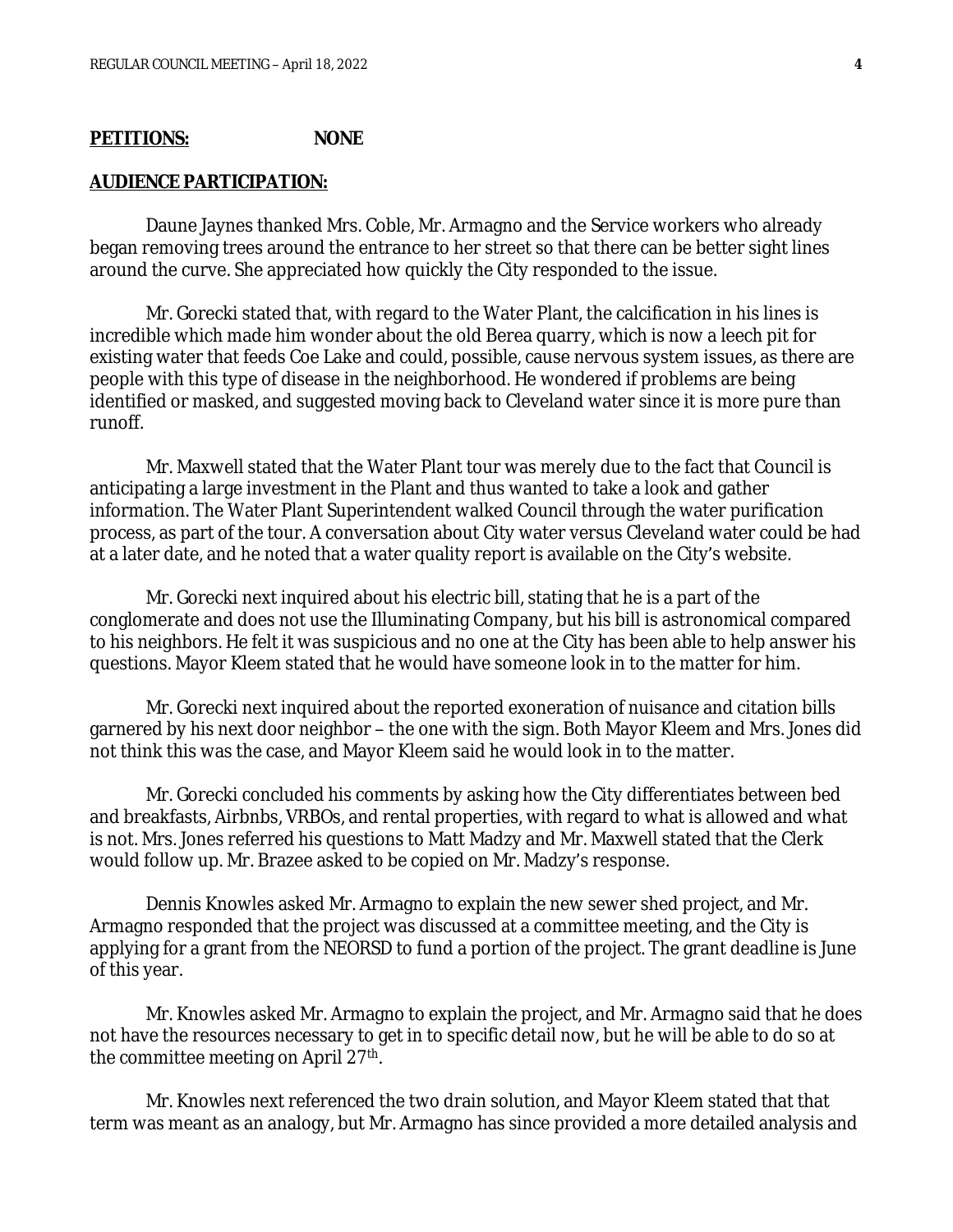will be able to do so again at a committee meeting. The committee meeting is the place where specific details are discussed, and he encouraged all question to be referred to that meeting.

In response to a question from Mr. Knowles, Mr. Armagno stated that the referenced project would take one sewer shed and, as a result, create two sewer sheds. Mr. Maxwell stated that there will be a presentation at the next committee meeting.

Mr. Knowles said that I&I on both public and private properties was described as a private property issue, and Mayor Kleem said that I&I is both a public and private property issue and can be contributing to the system at any point.

Mr. Knowles referenced quotes from prior meetings where Mayor Kleem, Mr. Armagno and members of the Administration stated or implied that the remaining sewer problems are on private property only. Mayor Kleem said that the City has conducted a \$3.3 million sewer project on the North End over the last 4 years, so many public property issues have been addressed, but noted that the project did not include the laterals because lateral repairs would have to be conducted on both public and private property in order for problems to be relieved. In the quotes Mr. Knowles is mentioning, the Administration was referring to the City sewers and streets.

### **COUNCIL COMMITTEE REPORTS AND ANNOUNCEMENTS:**

### **Woodvale Union Cemetery Board of Trustees – Jim Maxwell**

Mr. Maxwell stated that the new computer system will be live by the end of June and will be presented at the next Joint Council Meeting. He also stated that they did hire a new grounds crew member and have decided to raise non-resident prices, but keep resident prices unchanged.

Mr. Skoczen inquired about the expansion project and Mr. Maxwell stated that, due to cost estimates, some structures are not feasible, but the new section should be available for sale in about a year. The complete expansion, minus the structures, should be done in 2 years.

Mr. Skoczen complimented and thanked Mr. Maxwell for his diligent work on a difficult and time-consuming committee, and thanked the other members of the Board and Joe Giaimo, as well.

### **LEGISLATION – THIRD READING:**

## **ORDINANCE NO. 3-1: AN ORDINANCE OPTING-OUT OF H.B. 172 AND REAFFIRMING THE BAN ON DISCHARGING, IGNITING OR EXPLODING FIREWORKS IN THE CITY OF BEREA, AS SET FORTH IN CHAPTER 1519 OF THE CODIFIED ORDINANCES OF THE CITY OF BEREA, AND DECLARING AN EMERGENCY.**

The Clerk read the title of the Ordinance.

Mrs. Jones noted that, based on the comments of Council Members and the public, she crafted two additional pieces of legislation that relate to firework nuisances and penalties, but noted that this piece should stand alone and not include the additional elements.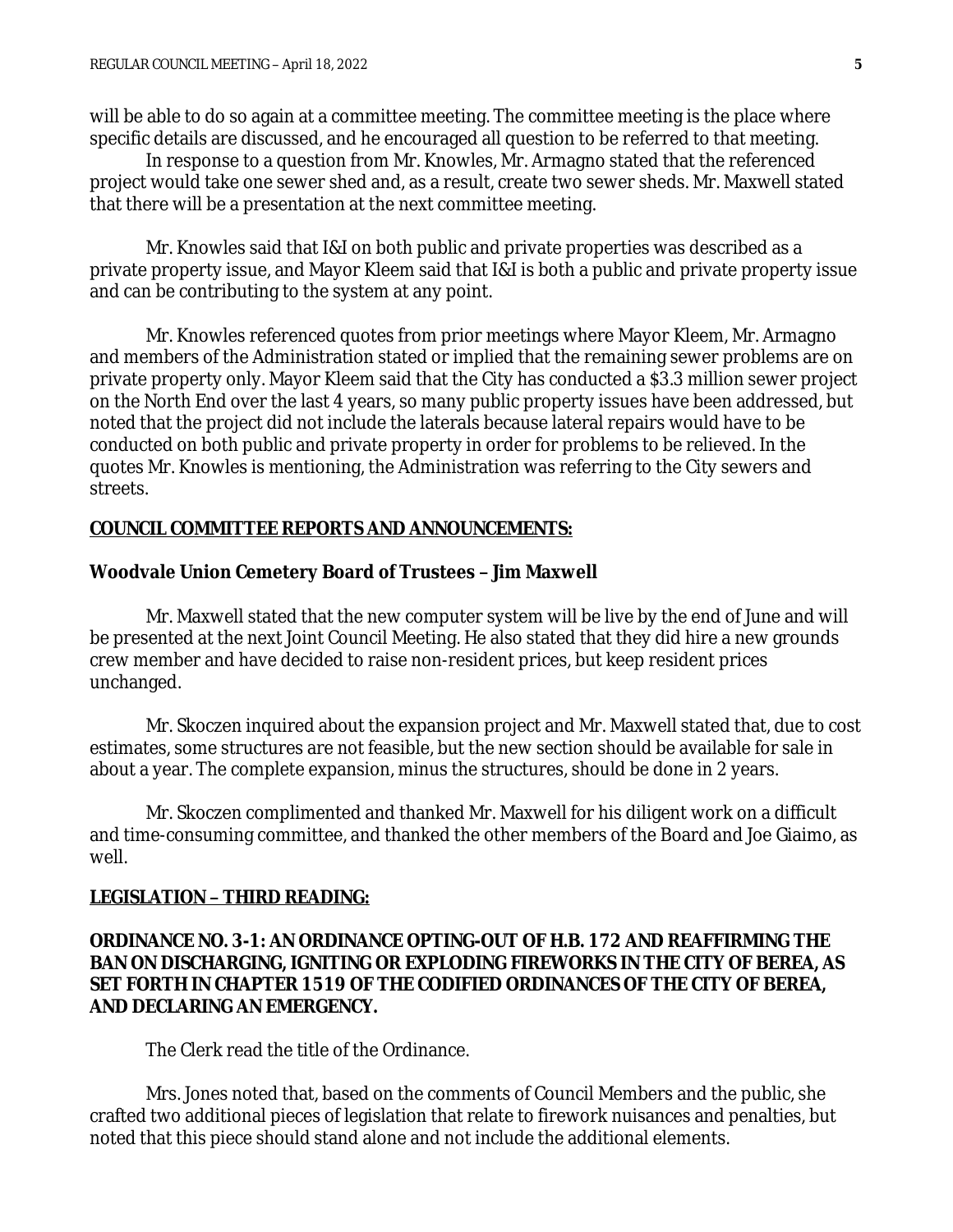Mrs. Brown asked what fire prevention education would entail, and Mrs. Jones stated that there is fireworks education in the schools, and the money could go toward the purchase of materials.

Mr. Maxwell confirmed that adoption of this Ordinance would keep the law unchanged in Berea, and Mr. Skoczen asked if other communities are receiving backlash from similar legislation. Mrs. Jones stated that many suburban areas are opting out and are in various stages of the legislative process.

Mrs. Brown asked if Parents would be liable if children are using the fireworks, and Mrs. Jones responded that it depends who purchased the items.

Proposed Ordinance No. 3-1 stands on third reading.

## **ORDINANCE NO. 3-5: AN ORDINANCE AUTHORIZING THE MAYOR TO ENTER INTO A COMMUNITY REINVESTMENT AREA ("CRA") AGREEMENT WITH NHG PROPERTIES, LLC. AND HANEY LANDSCAPING, LLC., AND DECLARING AN EMERGENCY.**

The Clerk read the title of the Ordinance.

Moved by Mr. Skoczen, seconded by Mr. McManis, that proposed Ordinance No. 3-5 be amended by the substitution of proposed Ordinance No. 3-5a. Vote on the motion was ayes: Brown, Coble, Dozier, McManis, Skoczen, Weaver and Zacharyasz. Nays: None. The motion carried.

General discussion commenced concerning what School District is receiving the taxes, and Mayor Kleem responded that it would be Olmsted Falls. Mrs. Coble added that she spoke to Mr. Madzy about how the value of the building is assessed, and he stated that this does not occur until after construction but will look at recent buildings for comparison and do a case study to test his prediction.

Moved by Mrs. Brown, seconded by Mr. Zacharyasz, that Ordinance No. 3-5a be adopted. Vote on the motion was ayes: Brown, Coble, Dozier, McManis, Skoczen, Weaver and Zacharyasz. Nays: None. The motion carried.

#### **LEGISLATION – SECOND READING:**

**ORDINANCE NO. 4-1: AN ORDINANCE AUTHORIZING THE DIRECTOR OF PUBLIC SERVICE TO ADVERTISE FOR BIDS AND ENTER INTO ONE OR MORE CONTRACTS FOR ASPHALT OVERLAYS, CONCRETE REMOVAL AND REPLACEMENT, CRACK SEALING AND BITUMINOUS SURFACE TREATMENTS TO VARIOUS CITY STREETS FOR THE ANNUAL STREET MAINTENANCE AND REHABILITATION PROGRAM, AND DECLARING AN EMERGENCY.**

The Clerk read the title of the Ordinance.

Proposed Ordinance No. 4-1 stands on second reading.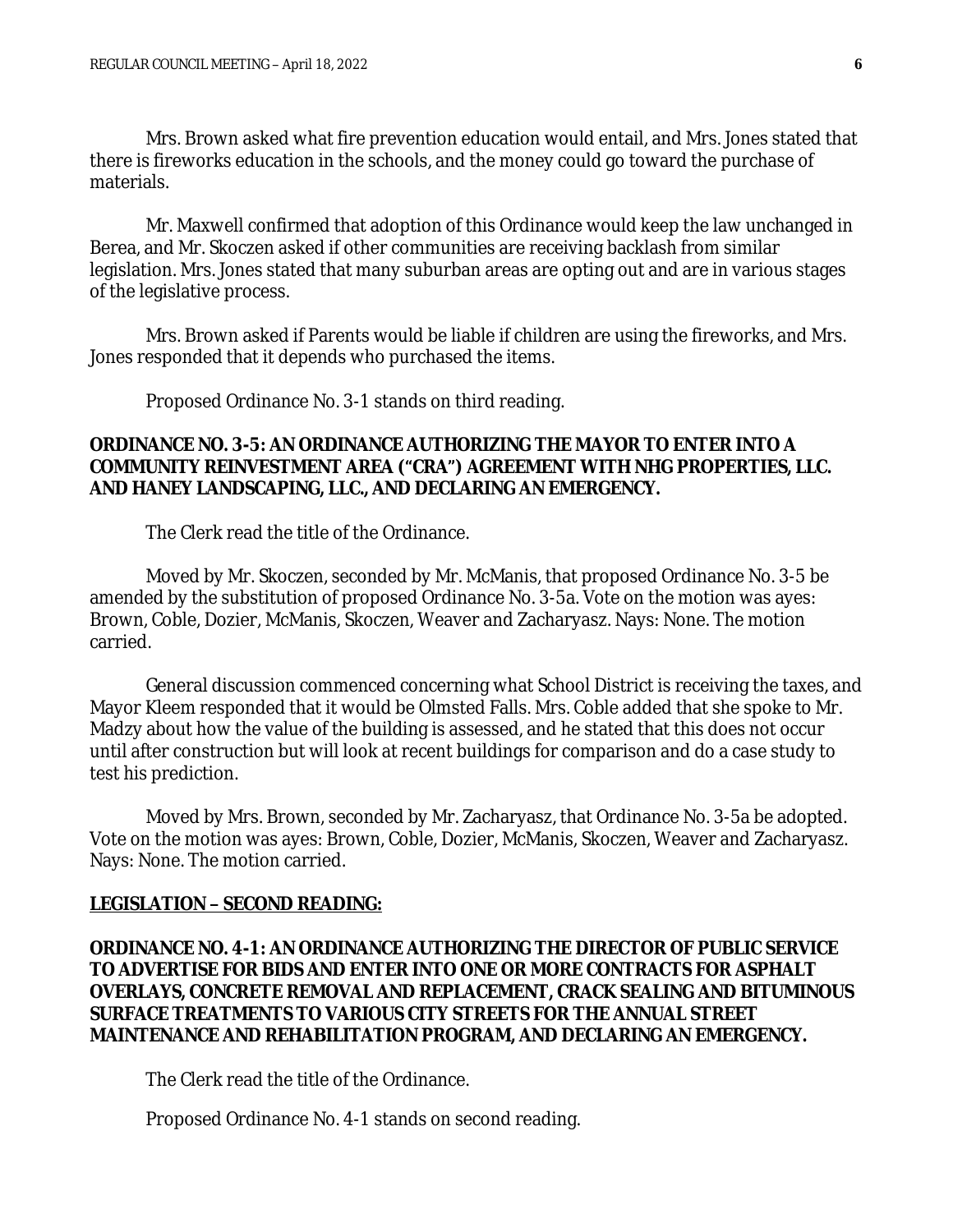**ORDINANCE NO. 4-2: AN ORDINANCE AMENDING AND RECONSTITUTING SECTION 175.10, COMPENSATION SCHEDULE, OF CHAPTER 175, CLASSIFICATION AND COMPENSATION, OF TITLE VIII, PERSONNEL PLAN, OF THE CODIFIED ORDINANCES OF THE CITY OF BEREA TO PROVIDE AN UPDATED COMPENSATION SCHEDULE FOR CURRENT AND FUTURE CITY EMPLOYEES, EXPRESSLY REPEALING EXISTING SECTION 175.10 OF THE CODIFIED ORDINANCES, AND DECLARING AN EMERGENCY.**

The Clerk read the title of the Ordinance.

Proposed Ordinance No. 4-2 stands on second reading.

**RESOLUTION NO. 4-3: A RESOLUTION DECLARING IT NECESSARY TO IMPROVE THE STREETS AND OTHER PUBLIC PLACES IN THE CITY OF BEREA BY SUPPLYING THE SAME WITH ELECTRIC LIGHTING, INCLUDING TRAFFIC CONTROL LIGHTING, BY FIXING THE VALUE OF INTERSECTIONS NOT ASSESSED FOR TAXATION, AND AUTHORIZING THE DIRECTOR OF FINANCE TO MAKE AND FILE TENTATIVE ASSESSMENTS TO EFFECT THE SAME, AND DECLARING AN EMERGENCY.**

The Clerk read the title of the Resolution.

Mrs. Morris explained that every parcel is assessed a street lighting assessment on the property tax bill, and this resolution and subsequent ordinance are approved annually.

Proposed Resolution No. 4-3 stands on second reading.

# **ORDINANCE NO. 4-4: AN ORDINANCE DETERMINING TO PROCEED WITH THE IMPROVEMENT OF THE STREETS AND OTHER PUBLIC PLACES IN THE CITY OF BEREA BY SUPPLYING THE SAME WITH ELECTRIC LIGHTING, INCLUDING TRAFFIC CONTROL LIGHTING, AND TO LEVY ASSESSMENTS THEREFOR, AND DECLARING AN EMERGENCY.**

The Clerk read the title of the Ordinance.

Proposed Ordinance No. 4-4 stands on second reading.

# **ORDINANCE NO. 4-5: AN ORDINANCE APPROVING AND RATIFYING A THREE-YEAR COLLECTIVE BARGAINING AGREEMENT BETWEEN THE CITY OF BEREA AND THE UTILITY WORKERS UNION OF AMERICA, LOCAL 270, PURSUANT TO CHAPTER 4117 OF THE OHIO REVISED CODE, AND DECLARING AN EMERGENCY.**

The Clerk read the title of the Ordinance.

Proposed Ordinance No. 4-5 stands on second reading.

# **LEGISLATION – FIRST READING:**

# **ORDINANCE NO. 4-8: AN ORDINANCE AMENDING SECTION 931.02(a), CRIMINAL ACTIVITIES AS A NUISANCE; ABATEMENT, PROCEDURE AND COSTS OF ENFORCEMENT,**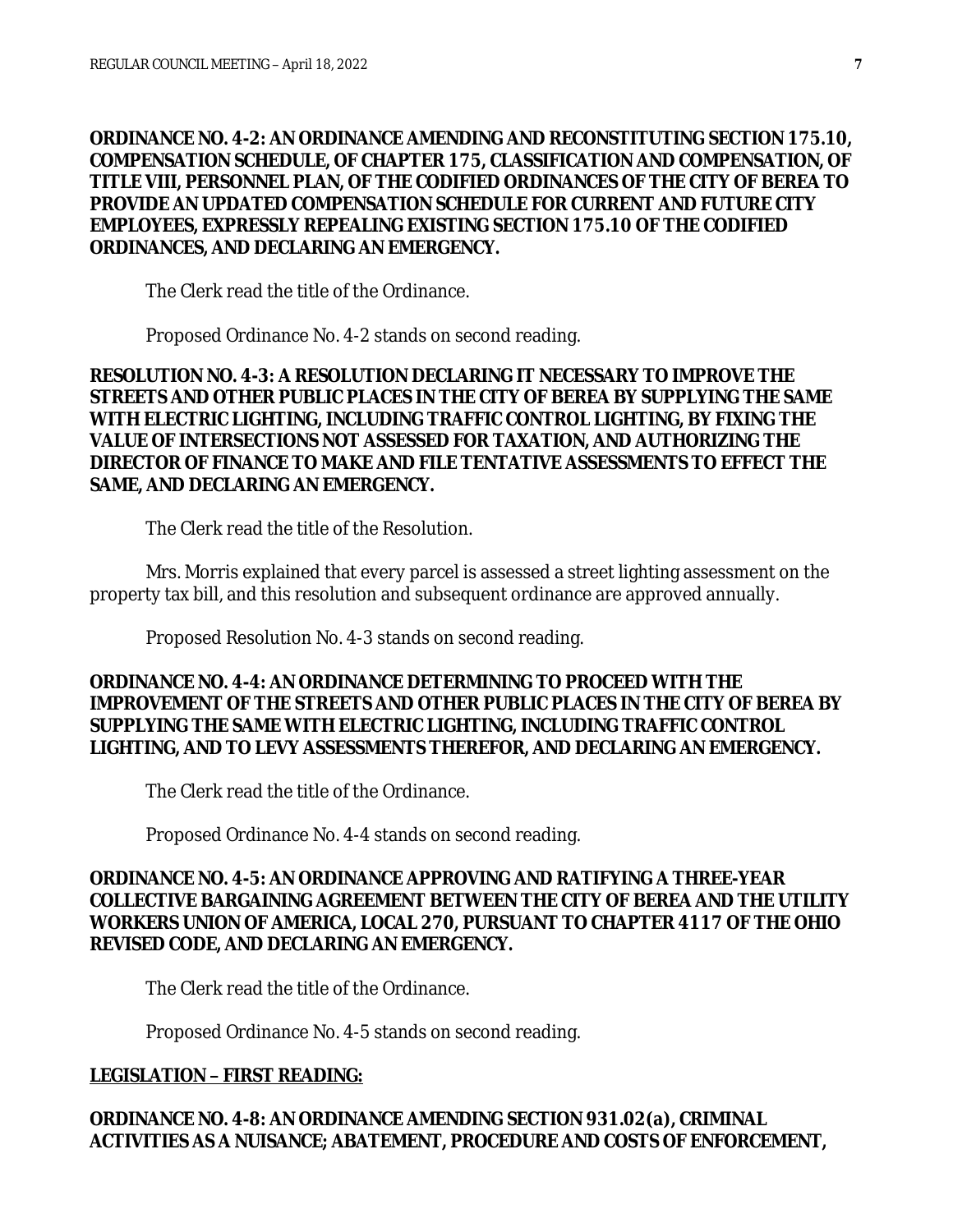## **AND SECTION 1331.05(a), NUISANCE CONDITIONS AT LEASED PROPERTIES PROHIBITED – PROCEDURES – NUISANCE HEARING OFFICER, OF THE CODIFIED ORDINANCES OF THE CITY OF BEREA TO ADD VIOLATIONS OF CHAPTER 1519, FIREWORKS, AS QUALIFYING INCIDENTS TO A NUISANCE DECLARATION, AND DECLARING AN EMERGENCY.**

The Clerk read the title of the Ordinance.

Mr. Maxwell stated that this piece would add firework activity to the list of nuisances and allow the City to use nuisance abatement legislation to handle the issue.

Proposed Ordinance No. 4-8 stands on first reading.

## **ORDINANCE NO. 4-9: AN ORDINANCE AMENDING SECTION 1519.99, PENALTY, OF CHAPTER 1519, FIREWORKS, OF PART FIFTEEN, FIRE PREVENTION CODE, OF THE CODIFIED ORDINANCES OF THE CITY OF BEREA, AND DECLARING AN EMERGENCY.**

The Clerk read the title of the Ordinance.

In response to a question from Mr. Skoczen, Mrs. Jones stated that if a resident did not pay the fine, it would constitute a probation violation because the fee is tacked on to the criminal case. The fee would not be applied to a tax bill.

Proposed Ordinance No. 4-9 stands on first reading.

## **ORDINANCE NO. 4-10: AN ORDINANCE AMENDING SECTION 100.03, ANNEXATION, OF CHAPTER 100, PURPOSE AND INTENT, OF THE ZONING CODE OF THE CITY OF BEREA TO ESTABLISH THE APPLICABLE ZONING DISTRICT OF ANY PROPERTY THAT MAY BE ANNEXED TO THE CITY OF BEREA.**

The Clerk read the title of the Ordinance.

Mayor Kleem stated that if property was annexed from the Township, it would come in and be classified as either current Township zoning or the City's Residential Single Family B zoning. The former requires very large lots, and the latter, small lot that could mean hundreds of houses. This Ordinance would make it come in at R-SF-T, which requires a minimum lot size of 10,000 square feet and would mean fewer houses could be built. This piece will be referred to Planning Commission and the City's Zoning Consultant does have additional recommendations. In short, this area will likely never be annexed, but if it is, this zoning is more reasonable.

Mr. McManis stated that this is a fair and reasonable zoning classification if the City is ever approached again about annexation. The City would be able to maintain some control, which is what Ward 2 neighbors want.

Mrs. Brown asked if the utilities in the area could support more houses, and Mr. Armagno replied that development would have a negative impact on sewers, but no specific traffic study has been conducted yet.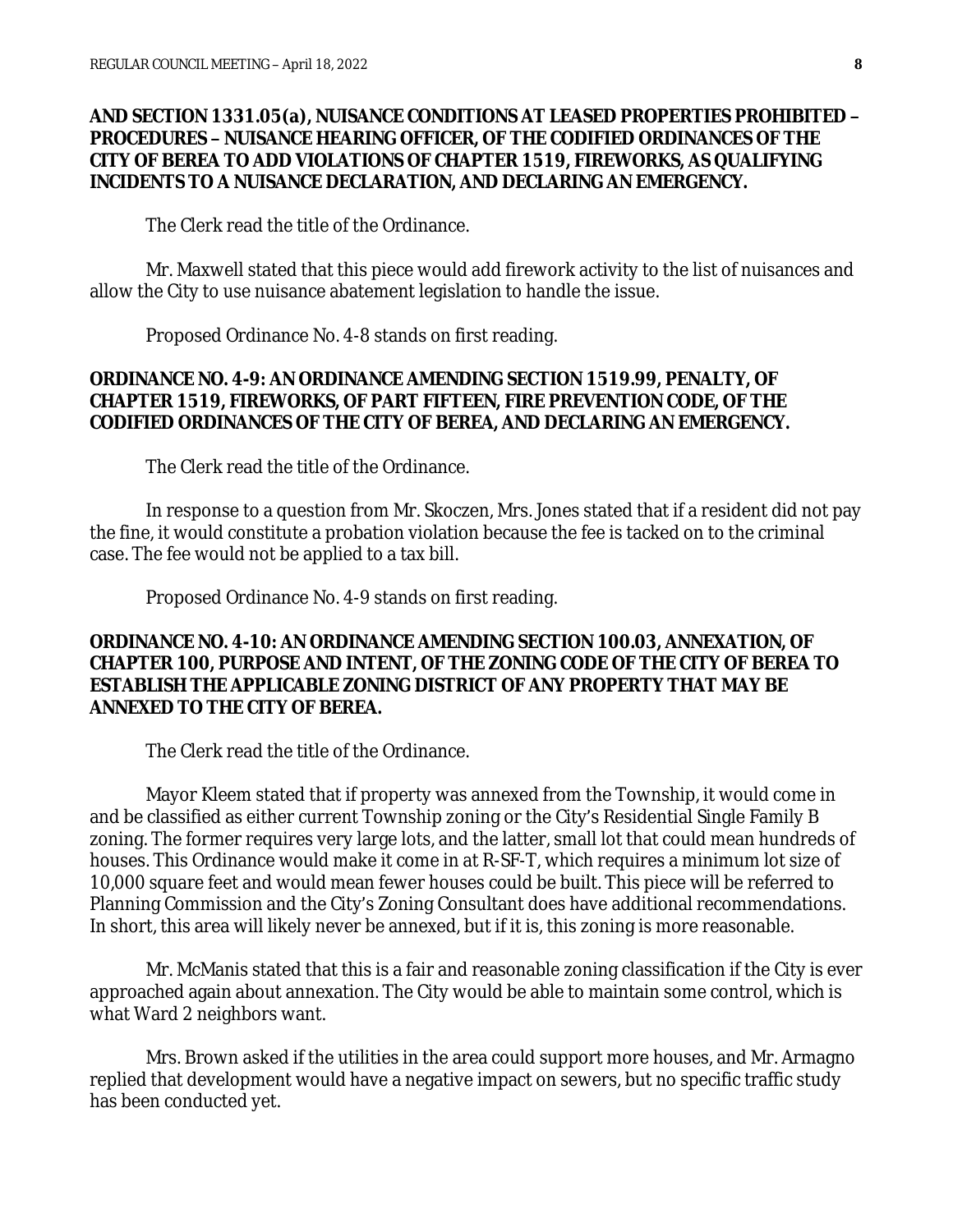Moved by Mr. McManis, seconded by Mrs. Brown, that Ordinance No. 4-10 be referred to the Municipal Planning Commission for review and recommendations. Vote on the motion was ayes: Brown, Coble, Dozier, McManis, Skoczen, Weaver and Zacharyasz. Nays: None. The motion carried.

## **RESOLUTION NO. 4-11: A RESOLUTION ACKNOWLEDGING APRIL 22, 2022 AS EARTH DAY, AND APRIL 29, 2022 AS ARBOR DAY, AND PROMOTING AND ENCOURAGING ALL RESIDENTS OF THE CITY OF BEREA TO CULTIVATE AND APPRECIATE TREES AND ALL ARBOREAL GIFTS OF NATURE.**

The Clerk read the title of the Resolution.

Mrs. Coble stated that, next year, the Shade Tree Commission hopes to do something in conjunction with this Resolution to commemorate the holidays.

General discussion commenced concerning what trees may be planted on treelawns and whether pear trees were being prohibited.

Moved by Mrs. Brown, seconded by Mr. Skoczen, that Resolution No. 4-11 be approved. Vote on the motion was ayes: Brown, Coble, Dozier, McManis, Skoczen, Weaver and Zacharyasz. Nays: None. The motion carried.

## **REPORT AND COMMENTS BY THE PRESIDENT OF COUNCIL**

Mr. Maxwell had no report.

### **REPORTS AND COMMENTS BY THE MEMBERS OF COUNCIL**

Mr. Zacharyasz had no report.

Mrs. Brown offered her sympathies to the Kwiatkowski family on the loss of Tom. She then announced that April is Autism Awareness Month and her grandson was recently diagnosed with a mild case which means she is learning about the condition and its ramifications. She stated that he is so creative and intelligent, but simply has a different way of communicating. She thanked Mr. Gorecki for referencing children with some limitations earlier in the meeting. Mr. Gorecki asked her to reach out if they need any help because autistic minds are brilliant but misunderstood.

Mrs. Brown stated that she is meeting with Krista Allison, Miss Wheelchair Ohio, and will be going around the City to see where repairs are needed with the hope the City can put some money behind the improvements.

Mrs. Brown concluded by thanking the North End residents for their continued resiliency and encouraged them to keep coming.

Mrs. Coble thanked Jim Brown and Matt Madzy for the open house at 106 Jacob Street and for all the work they did, and also thanked all who attended.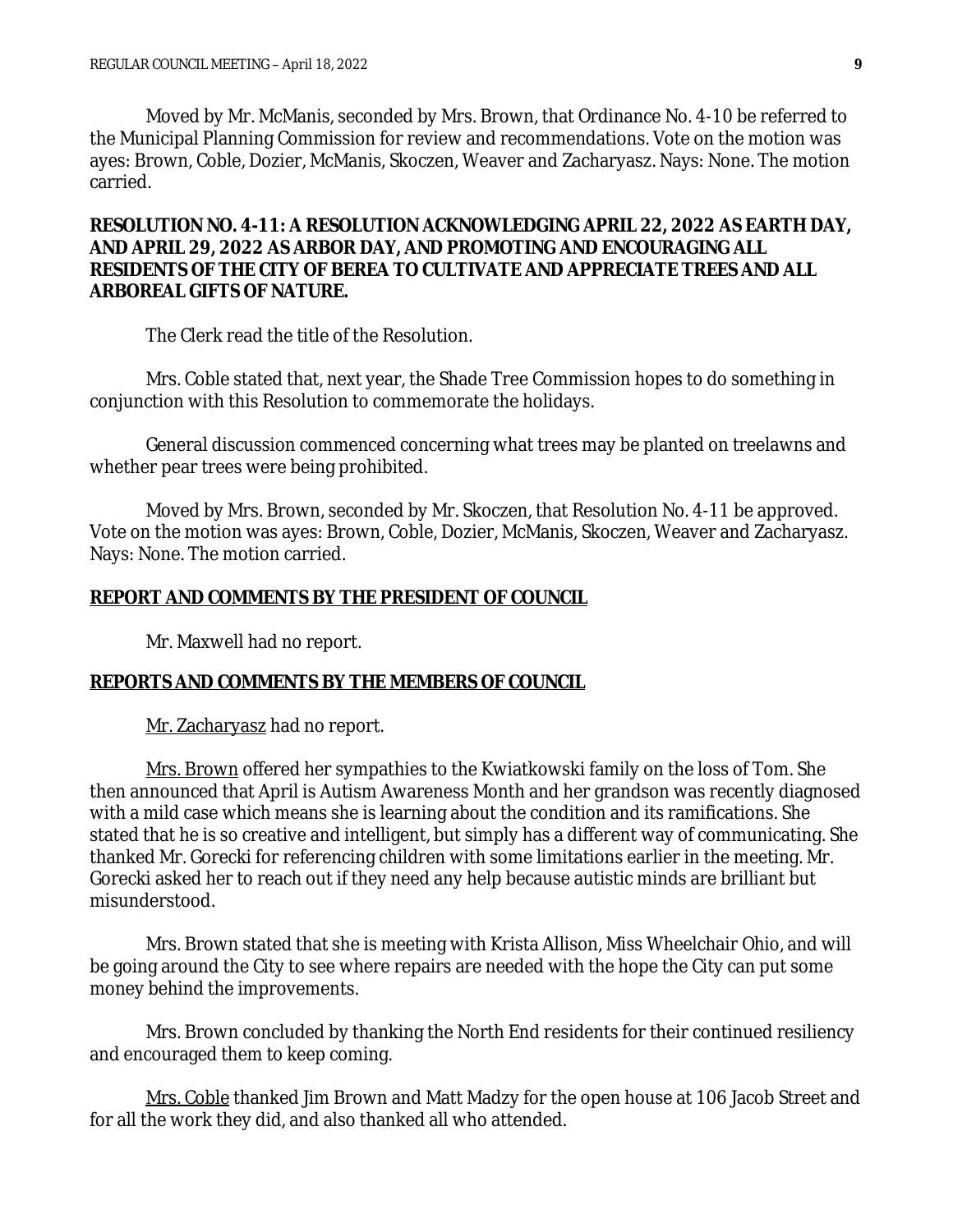Mr. Dozier asked for updates on what residents may plant on their treelawns, because one resident is set to beginning planting in May.

Mr. McManis asked that everyone be mindful of the fact that kids are out and about on bikes up and down Nobottom, and asked that people be safe and sensitive to the little folks.

Mr. Skoczen offered his sympathies to the family of Tom Kwiatkowski, noting that he spent his entire life in Berea.

Mr. Skoczen thanked Mr. Armagno and Danine Schultz, the Water Plant Superintendent, for the tour of the plant and all the information presented.

Mrs. Weaver stated that the Henry Street house is in bad shape. Mayor Kleem responded that in 2020 there was a complete renovation proposed, but it was sidelined due to Covid. The project will be revisited this year. Mrs. Weaver hoped the house could be renovated so that it remains historically accurate.

Mrs. Weaver inquired about RITA penalties with regard to people working from home who are awaiting tax refunds, and Mrs. Morris stated that residents must fill out a form to apply for a tax refund. They should pay their taxes and then be refunded.

## **CORRESPONDENCE**

The March 31, 2022 – April 13, 2022 Correspondence is available in the Clerk's office.

## **OTHER BUSINESS:**

Mrs. Esson reminded everyone to fill out their financial disclosure forms and wished everyone a Happy Easter and Happy Easter Season!

Moved by Mr. Skoczen, seconded by Mr. Zacharyasz, that Council move into Executive Session in accordance with Section 121.22 of the Ohio Revised Code in order to consider the purchase and/or sale of two City-owned properties where premature disclosure of information would give an unfair competitive or bargaining advantage, pursuant to O.R.C. Section 121.22(G)(2) and Codified Ordinance Chapter 109. Vote on the motion was ayes: Brown, Coble, Dozier, McManis, Skoczen, Weaver and Zacharyasz. Nays: None. The motion carried.

Mr. Maxwell declared a brief recess at 9:33pm to allow members of the public and press time to exit the Chamber.

Council resumed Regular session at 10:32.